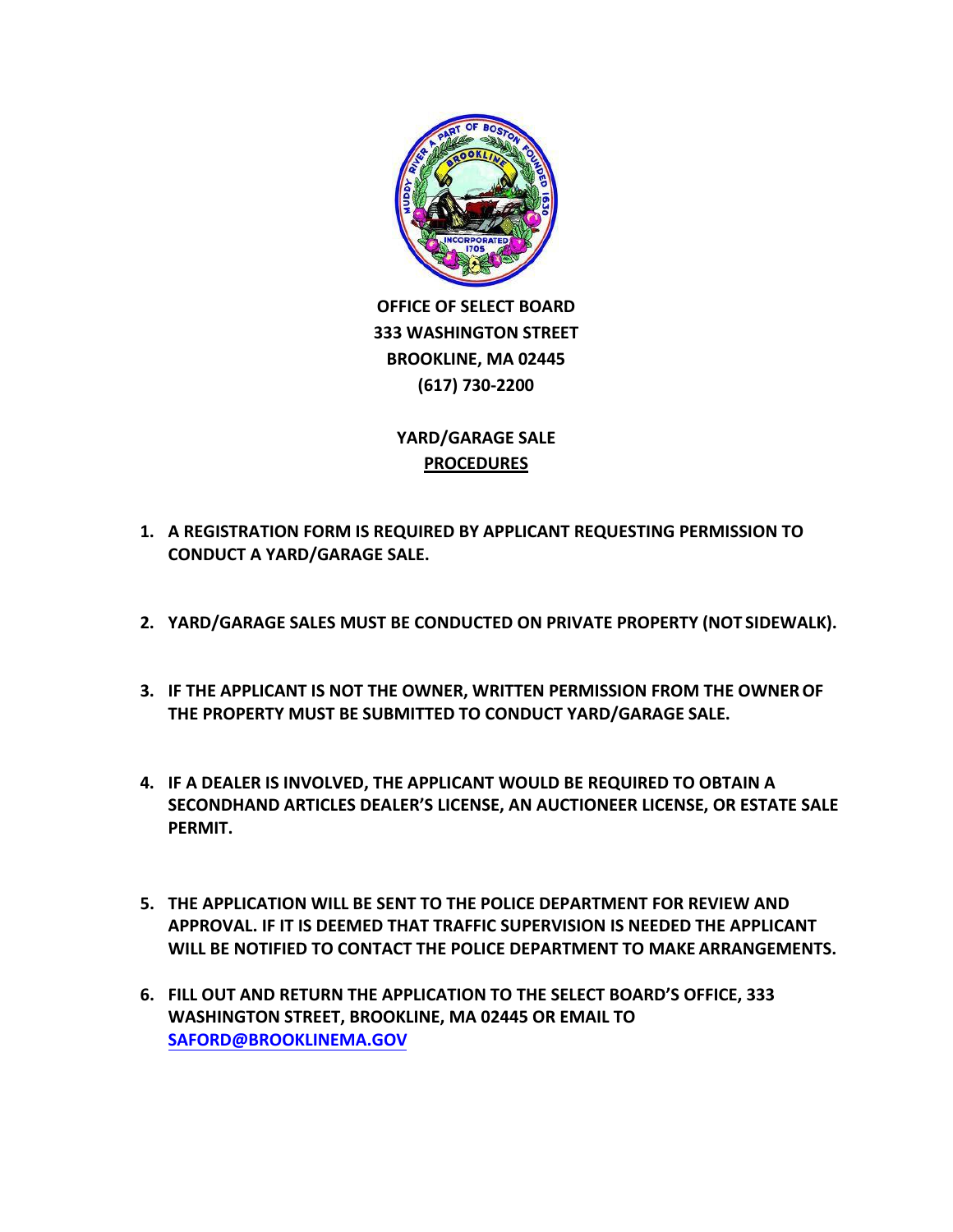

## **APPLICATION FOR PERMIT TO CONDUCT A YARD/GARAGE SALE**

| <u> 2000 - Jan Barat de Barat de la Barat de la Barat de la Barat de la Barat de la Barat de la Barat de la Bara</u> |
|----------------------------------------------------------------------------------------------------------------------|
| IF NO, DO YOU HAVE WRITTEN PERMISSION FROM THE OWNER?___________________________                                     |
|                                                                                                                      |
| IF TENANT YOU NEED WRITTEN PERMISSION FROM OWNER TO CONDUCT THE SALE                                                 |
|                                                                                                                      |
|                                                                                                                      |
|                                                                                                                      |
|                                                                                                                      |
| ,我们也不能在这里的时候,我们也不能在这里的时候,我们也不能会在这里,我们也不能会不能会不能会不能会不能会不能会不能会。""我们的是我们的,我们也不能会不能会不                                     |

**ARE THERE ANY DEALERS PARTICIPATING IN SALE?**